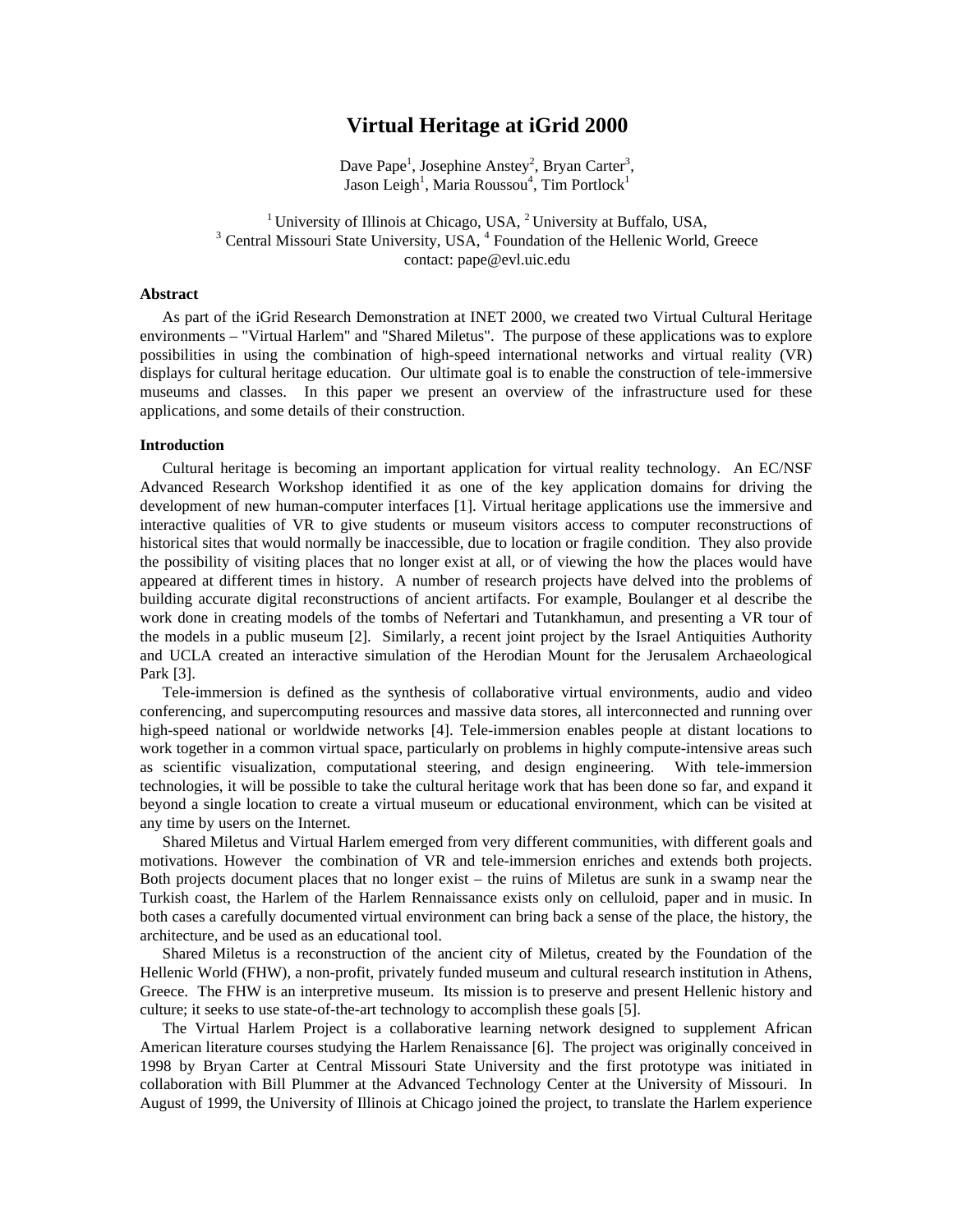into a fully immersive environment.

# **Background**

# **CAVE Virtual Reality**

Shared Miletus and Harlem were shown on the  $CAVE^{tm}$  and ImmersaDesk<sup>tm</sup> VR systems at INET 2000. The CAVE (CAVE Automatic Virtual Environment) is a projection-based virtual reality system [7]. In contrast to head-mounted display VR systems, where the user views a virtual world through small video screens attached to a helmet, in projection-based VR large, fixed screens are used to provide a panoramic display without encumbering the user. The CAVE is a 10 foot-cubed room. Stereoscopic images are rear-projected onto the walls creating the illusion that 3D objects exist with the user in the room. The user wears liquid crystal shutter glasses to resolve the stereoscopic imagery. An electromagnetic tracking sensor attached to the glasses allows the CAVE system to determine the location and orientation of the user's head. This information is used by the Silicon Graphics Onyx that drives the CAVE to render the imagery from the user's point of view. The user can physically walk around an object that appears to exist in 3D in the middle of the CAVE. The user holds a wand which is also tracked and has a joystick and three buttons for interaction with the virtual environment. Typically the joystick is used to navigate through environments that are larger than the CAVE itself. The buttons can be used to change modes, or bring up menus in the CAVE, or to grab virtual objects. Speakers are mounted to the top corners of the CAVE structure to provide sounds from the virtual environment. The ImmersaDesk is a smaller VR system with a 6 by 4 foot angled screen, resembling a drafting table, that is also capable of displaying rear-projected stereoscopic images [8]. It has a similar tracking system and the same wand interface. The CAVE and the ImmersaDesk can run the same VR applications.

VR applications displayed on the CAVE and ImmersaDesk systems can be linked over high-speed networks. In these tele-immersive experiences users can share the same virtual world from remote locations. They can interact with each other and with the objects in the virtual world. Users see each other as avatars; simple physical models like puppets, receiving tracking information over the network. For example: a user in CAVE in Boston navigates through the virtual space, turns his, head or points, and a user in a linked CAVE in Chicago sees the avatar move, turn and point. This simple body language makes collaboration in the virtual environment much more effective. The users also speak to each other using audio-confencing tools. Tele-immersion supports high-quality interaction between small groups of participants involved in many fields including design, training, and education.

## **CAVERNsoft**

CAVERNsoft is a toolkit for building tele-immersive VR applications [9]. Its purpose is to enable rapid generation of tele-immersive applications, without the application authors needing to worry about network protocols and architectures. It is a C++ library that provides a wide range of tools at different levels of complexity. It includes low-level network classes that form interfaces to TCP, UDP, and multicast socket functions, and other classes for threading and cross-platform data conversion. Built on top of these are middle-level modules for such things as remote transfer of very large files, HTTP communications, and remote procedure calls. Above these are database modules that can be used to emulate a distributed shared memory system.

The database module provides a simple two-field database, associating arbitrary chunks of binary data with character string keys. The keys are treated like Unix directory paths, so that a hierarchical arrangement of data is possible. When a client connects to a CAVERN database, it can make asynchronous requests to fetch particular keys' values, and it can store new values for keys. Stored data is automatically reflected to all other clients by the database server. The database client class can also be used without a server, in which case it operates in a standalone mode, making it transparent to the application whether the database is network-shared or not. An additional feature of the database is that data may be stored using either a reliable or an unreliable network connection, under control of the application. This allows one to store state changes, such as a switch being turned on or off, reliably, so that all clients will be sure to receive the change, while storing data that may be a continuous stream, such as avatar positions, unreliably, so that it can be delivered to other clients more quickly.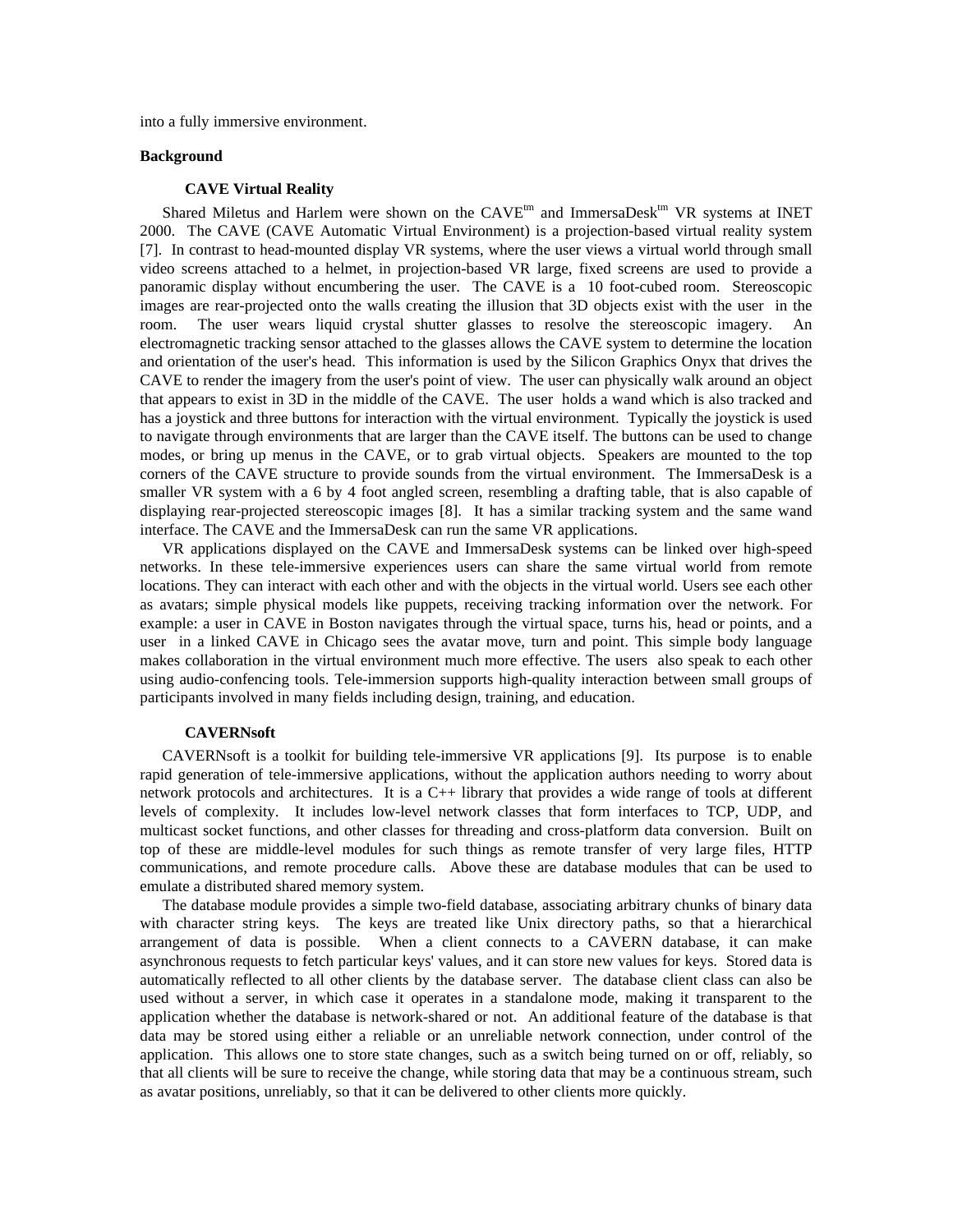#### **iGrid 2000**

The International Grid (iGrid) is a series of research demonstrations highlighting the value of international high-speed computer networks in science, media communications, and education [10]. iGrid 2000 took place at the INET 2000 conference in Yokohama, Japan, and featured twenty-four applications from North America, Europe and Asia displayed on a CAVE, two ImmersaDesks and the Access Grid presentation environment. iGrid was connected to the JGN, the WIDE Project Network (in cooperation with NTT, TTNet and PNJC), APAN and the APAN/TransPAC  $(100Mbps)$  link to STARTAP<sup>sm</sup> in Chicago, Illinois. STARTAP serves as an international connection point for several research networks in America, Europe, and Asia. APAN, the Asia-Pacific Advanced Network is a non-profit international consortium that provides an advanced networking environment for the Asian Pacific research community and promotes international collaboration.

Our virtual heritage applications at iGrid 2000 were networked between the VR displays in Yokohama, a CAVE at the Electronic Visualization Laboratory in Chicago, and the Advanced Technology Center in Missouri.

## **Ygdrasil**

Miletus and Harlem are both based on Ygdrasil. Ygdrasil is a framework that we are developing as a tool for creating networked virtual environments. It is focused on building the behaviors of virtual objects from re-usable components, and on sharing the state of an environment through a distributed scene graph mechanism. It is presently being used in the construction of several artistic and educational applications.

Ygdrasil is built in C++, around SGI's IRIS Performer visual simulation toolkit [11] and the CAVERNsoft G2 library. Performer provides a hierarchical representation of the virtual world database, called a scene graph. The scene graph is a tree that encodes the grouping of objects and nesting of 3D transformations, and provides tools for operations such as switching elements on or off. For example, Figure 1 shows a basic scene graph for a robotic puppet, consisting of three geometric models and some transformations.

Ygdrasil focuses on constructing dynamic, interactive virtual worlds, so in addition to the basic graphical data as used in Performer, its scene graph nodes can have behaviors (i.e. functions to update the nodes' state) attached to them. Tying the behaviors to the nodes has made it easy to assemble large worlds from simple components. A behavior is added by taking one of the core classes, such as a transformation node, and deriving a subclass with the new features. Individual node classes are compiled into dynamically loaded objects (DSOs), so that they can be rapidly added to a world or modified. The system includes a number of pre-made classes (also DSOs) that implement common virtual world tools – sounds, users' avatars, navigation controls, triggers that detect when a user enters an area, etc. These built-in tools simplify the quick construction of many basic applications.

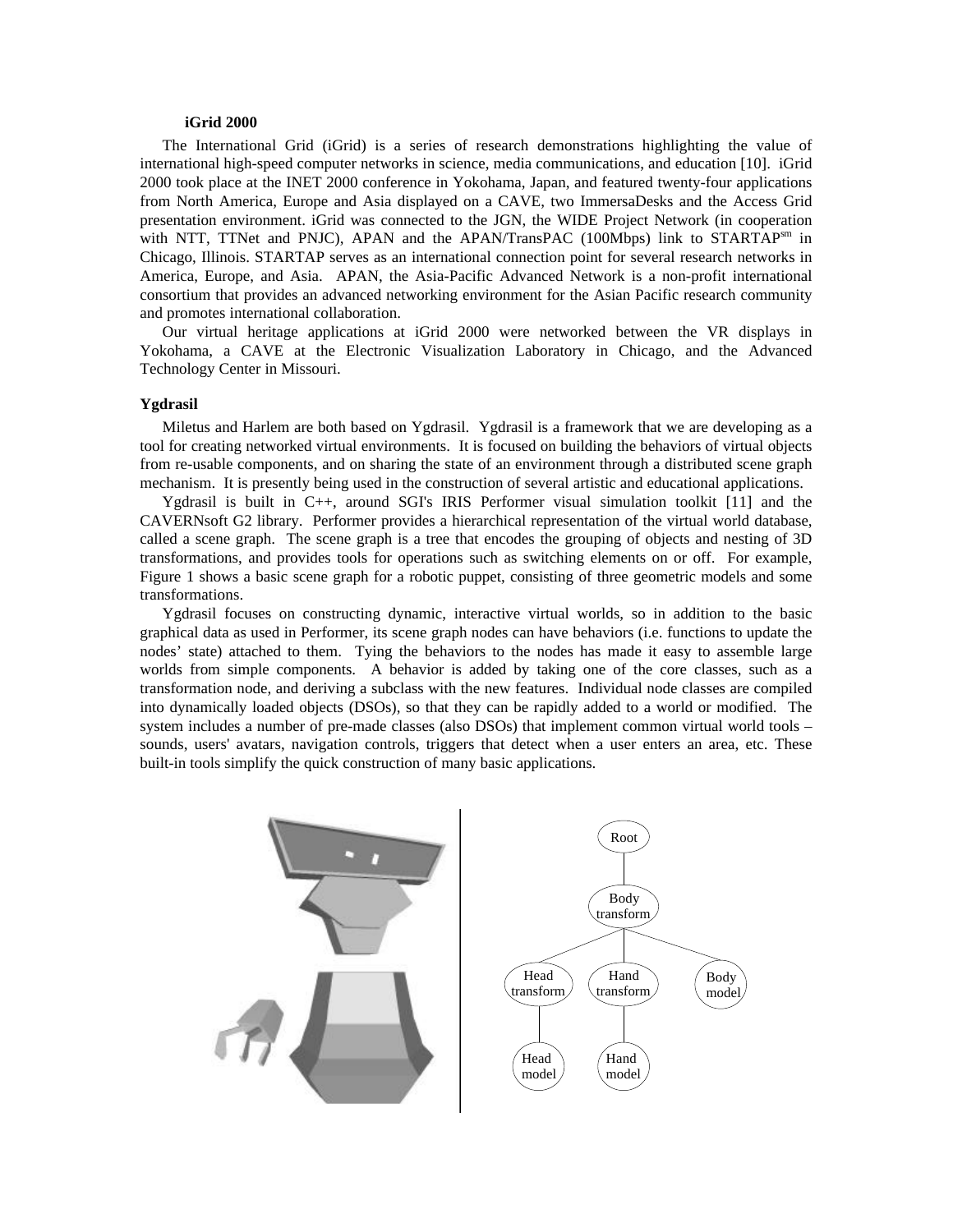### Figure 1. A puppet and its scene graph



Figure 2. Ygdrasil - Scene graph as a shared database

The Ygdrasil framework further extends the scene graph to be shared across the network. The concept of a shared scene graph has also been explored by other recent VR development systems, such as Avango (formerly known as Avocado) [12]. In a shared system, each participant has his own local copy of the common scene graph. Node data, such as lists of nodes' children, transformation matrices, and model information, are automatically distributed among these participants as the data changes or when participants first join the shared world.

In Ygdrasil, the scene graph is shared using CAVERNsoft's distributed database model. The data that are to be shared for any node in the scene graph are stored in the database keyed by the node name and the data members' names (see Figure 2). The scene can be dynamic, so whenever a client first learns about a new node (by a reference to the node's name), it looks up the node and its type in the database. The client can then create an appropriate local copy of the node, and retrieve all the other data as needed.

Each particular node is considered to be owned by the host that creates it. The owning host maintains the master version of the node, and executes any behavior associated with it. All other hosts will create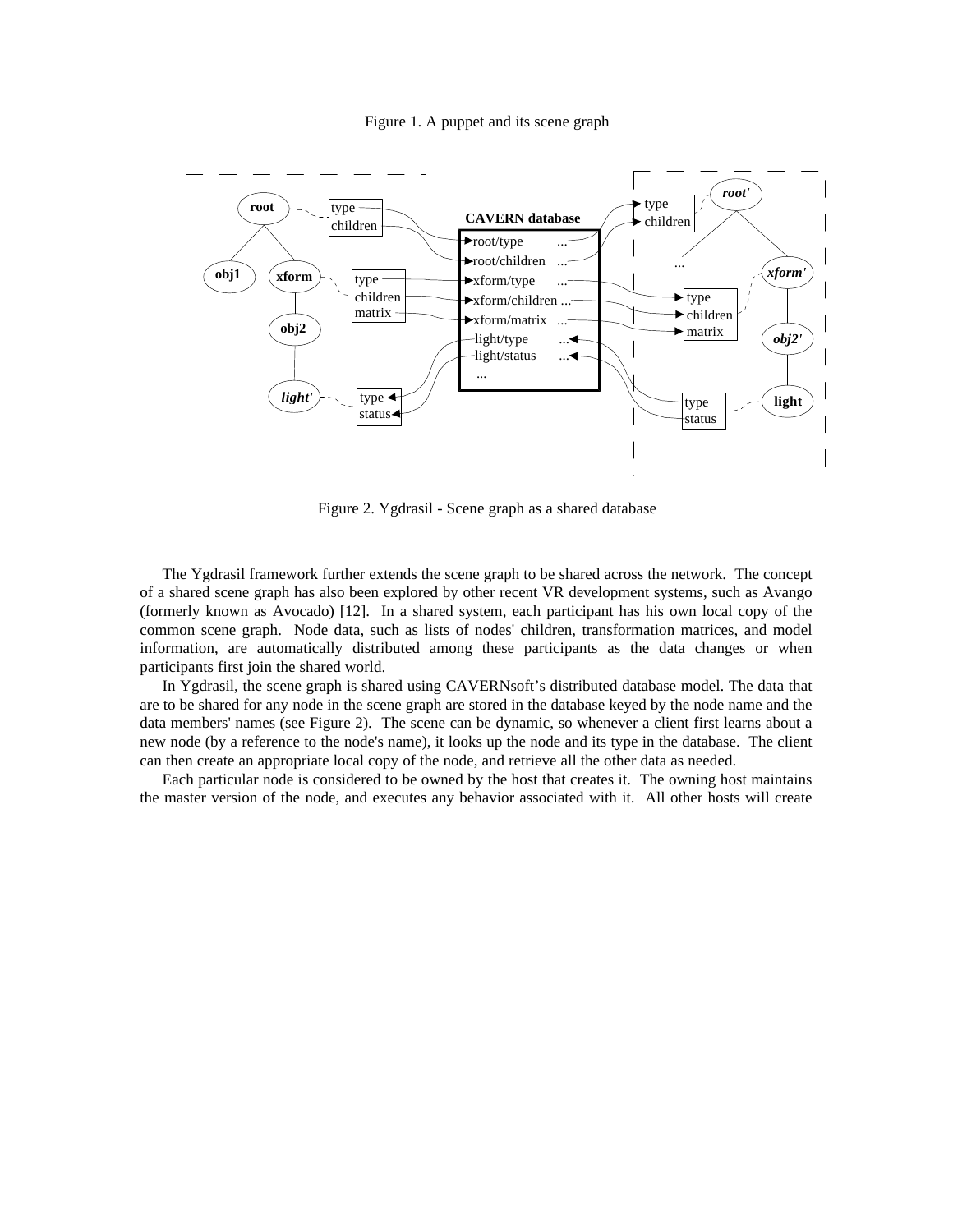

Figure 3. The Delfinio of Miletus

The objective of the Shared Miletus application was to take the content that would normally be shown in the controlled environment of FHW's museum, and let remote, networked people visit it. In particular, we did not want to simply make it something like a VRML model that visitors would download and then play with on their own; instead, it was to be a dynamically shared world, "hosted" by the conference demonstrators.

In creating the demonstration of the Shared Miletus environment, we focused on two issues – guiding visitors through the city, and providing them with information about what they were seeing. These features needed to work in an internationally distributed environment, where users could come and go from the space at will.

Many museum-based VR exhibits lead visitors through the virtual world on a pre-selected path, so that users do not have to learn any special controls or know where they should be going. In our case, we wanted to give the visitors freedom to explore Miletus at their own pace. They were given a 3D wand for simple joystick-driven navigation; a recorded introduction explained how to use the wand. To make it easier to get to places of interest, we also gave them a dynamic, virtual map. This map showed the layout of the city, the user's position in it, and also the positions of any other visitors. This helped them to drive to particular buildings, or to meet up with other visitors or guides from the museum. The map also served as a navigation shortcut – clicking on a particular building summoned a magic carpet that automatically brought the user to the building's entrance.

The first stage of providing visitors with information about Miletus was to include expert human guides. Official guides could enter the shared world, just like ordinary visitors. Through their avatars, and streaming network audio connections, the guides could then interact with the visitors, pointing out special details and answering questions.

Given the international scope of the shared space, we felt that a few human guides alone would not be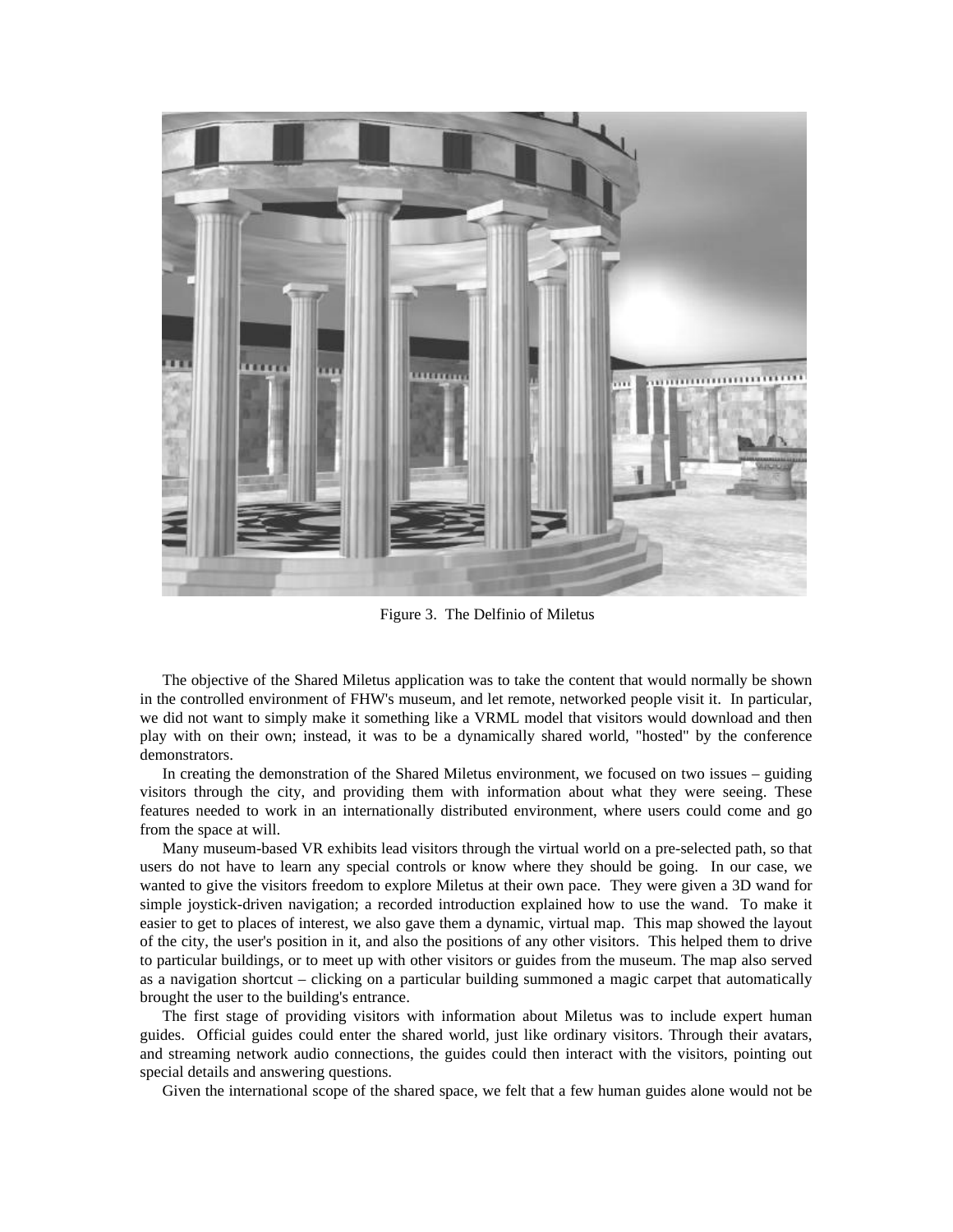enough. So, we placed automated information kiosks within the various buildings of Miletus. These kiosks contained recorded audio commentaries describing each building and its history. This audio was available in multiple languages; for the iGrid demo we provided English and Japanese commentaries, but given enough time and translation personnel, any number of languages could be supported. The multilingual capability was implemented by having each visitor carry his own virtual audio tool. The tool was effectively a part of the user's avatar, and kept track of his preferred language. When the user approached a kiosk, it detected the presence of an audio tool and sent the tool messages informing it of what recordings the kiosk could provide. If the user chose to listen to one of them, the tool would send a request back to the kiosk, asking for the sound file in the desired language. Other tools at the entrance to the world could be used to switch languages – clicking on a Japanese flag icon would send a message to the user's audio tool to use Japanese, for example. The audio tool also provided the introduction and navigation instructions in the appropriate language.

## **Virtual Harlem**

The goal of the Harlem project is to provide an environment that contextualizes the study of the Harlem Renaissance, an important period in African American literary history, through the construction of a virtual reality scenario that represents Harlem, New York, as it existed circa 1925-35. Networked students can navigate through the streets and buildings of Harlem, and see the shops, homes, theaters, churches, and businesses that the writers of the period experienced in their everyday lives. Students can enter the Cotton Club and listen to African American entertainers like Fats Waller or Duke Ellington. They can experience the fact that while the entertainers and servers were African American, the clientele was white. In Virtual Harlem, students can hear the music of the time, watch the dances of the period, and even listen to political speeches of figures like Marcus Garvey or enjoy a poetry reading by Langston Hughes. An instructor at one site can lead students through the environment, explaining things and answering questions, and students can present their own research.



Figure 4. Virtual Harlem on the ImmersaDesk at iGrid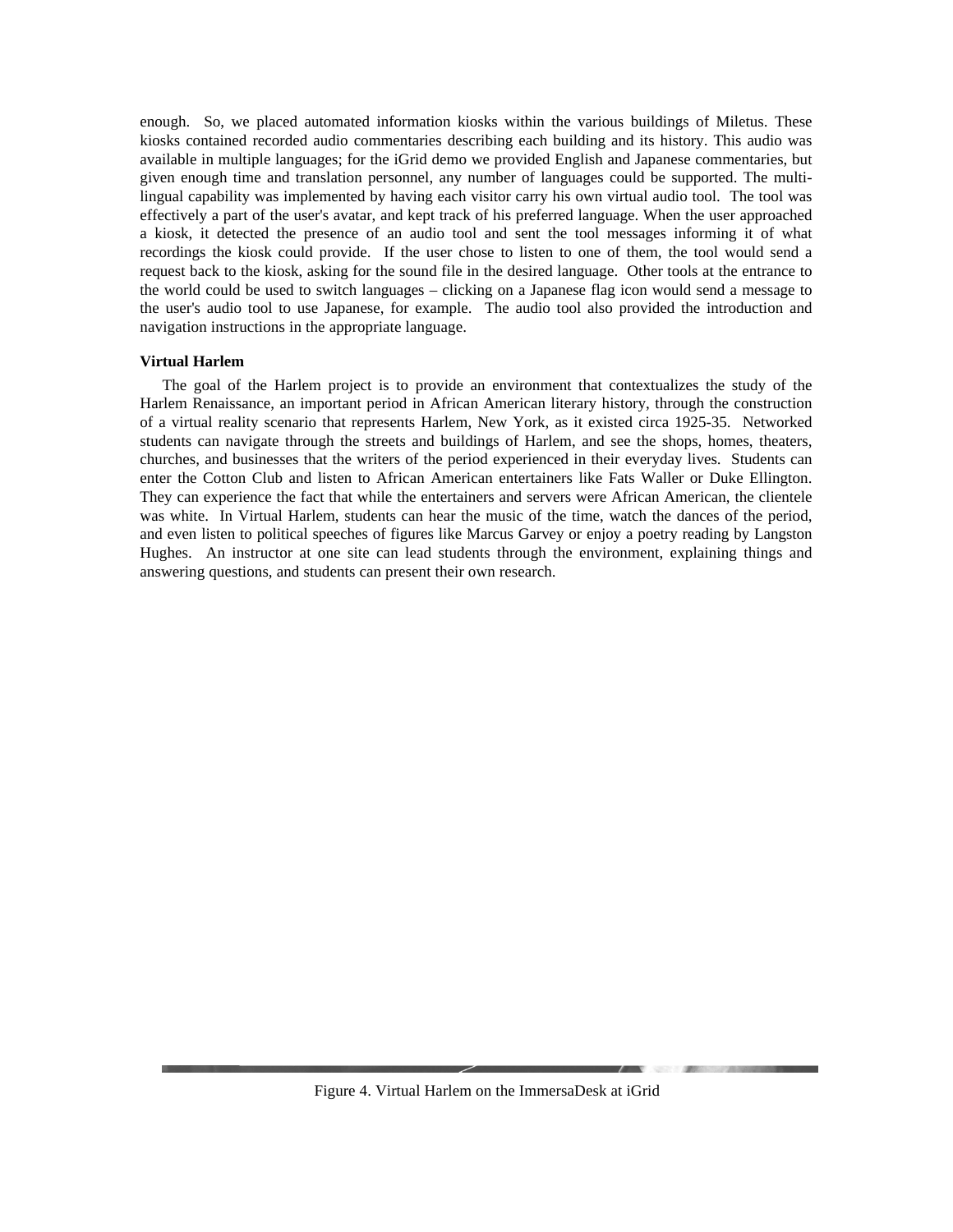The people working on Virtual Harlem had many discussions about what type of narrative could be developed that could reconcile the presence of early  $21<sup>st</sup>$  century students and teachers in an early  $20<sup>th</sup>$ century environment. For the short term we loosely settled on the tour guide narrative. The avatars for Virtual Harlem were made to function as realistic representations of the actual people leading the tours of Harlem replete with early  $21<sup>st</sup>$  century style clothing.

The particular features of the Harlem environment that were implemented for iGrid 2000 were a period trolley car for transportation, some basic virtual characters, and movies in the Cotton Club. The trolley car moves automatically through the streets. Visitors can board the car by entering it, at which point they are 'attached' to it and move with it; they can exit by stepping outside of the car. Distributed along the city sidewalks are historical characters – Langston Hughes, Marcus Garvey, a group of women headed to a rent party, etc. These characters are billboarded, cutout images of the people from 1920s photographs. When a user approaches the characters, recorded speeches or conversations are played. Visitors can also enter the Cotton Club; inside is a static re-creation of patrons and staff in the main hall, and an interactive movie screen on the stage. By clicking wand buttons, any visitor can play back QuickTime movies of various performances that were at the Cotton Club. The movies are displayed as animated textures attached to a large square that is part of the 3D environment.

### **Use of the Network**

In running the shared versions of Miletus and Harlem, the network was used for: distributing data files, sharing the scene graph, and audio conferencing.

A VR environment is typically made up of many individual 3D models (buildings, characters, etc.), texture images for the models, and recorded sound files. The complete Miletus environment comprised roughly 650 files, for a total of 228 megabytes. Harlem was similar – 610 files, totaling 212 megabytes. All of these files needed to be downloaded to the local VR system for any remote user to join the world. The initial draft of Ygdrasil did not include support for distributing the data files automatically, so users would download them in an archive file along with the client program. Newer versions of Ygdrasil can transfer files from web servers if they do not exist locally, allowing a user to join a world little more than the client program. In this case, the user will see the virtual world gradually build up bit by bit, with objects appearing as they are downloaded.

The first thing that a client must do when joining a shared world is to get a copy of the scene graph. This is done by giving it the network address of the machine running the CAVERN database server or reflector. The client requests information about the root node, and then from there builds up a view of the complete scene. Once the program is running, it continues to receive updates for any dynamic objects (e.g. the moving trolley car in Harlem), and send its own updates for the user's avatar, through the shared database. The large part of these environments are static – the amount of data that is changing at any one time is small compared to the size of the entire scene.

Live audio connections are important for distributed users to talk to each other and collaborate. To enable this, we ran an audio-conferencing tool in parallel with the VR programs. This tool is a standard part of the CAVERNsoft library. It is a unicast UDP/IP based program (multicast connections are not available between many of the sites that we work with); a central reflector is used to allow more than two hosts to connect. In addition to its use within the virtual environment, this audio link is often very useful in demo situations such as iGrid, providing a back-channel for setup and problem-solving communications between sites.

#### **Assessment of Networked Demonstration**

The "Shared Miletus" and "Virtual Harlem" projects ran successfully networked between Yokohama, Japan and North America. Bryan Carter and Maria Roussou acted as expert networked guides and educators in the virtual worlds, discussing the history, architecture and issues of cultural importance that the virtual environments provoked. Roussou also used the pre-recorded Japanese language explanations as she guided tour groups who did not speak English or Greek.

Our most significant problem was the startup time for the applications. It typically took several minutes for client programs to simply create their copy of the shared scene graph, before the user could do anything. This was due to high network latency – the Yokohama to Chicago round trip ping time was 150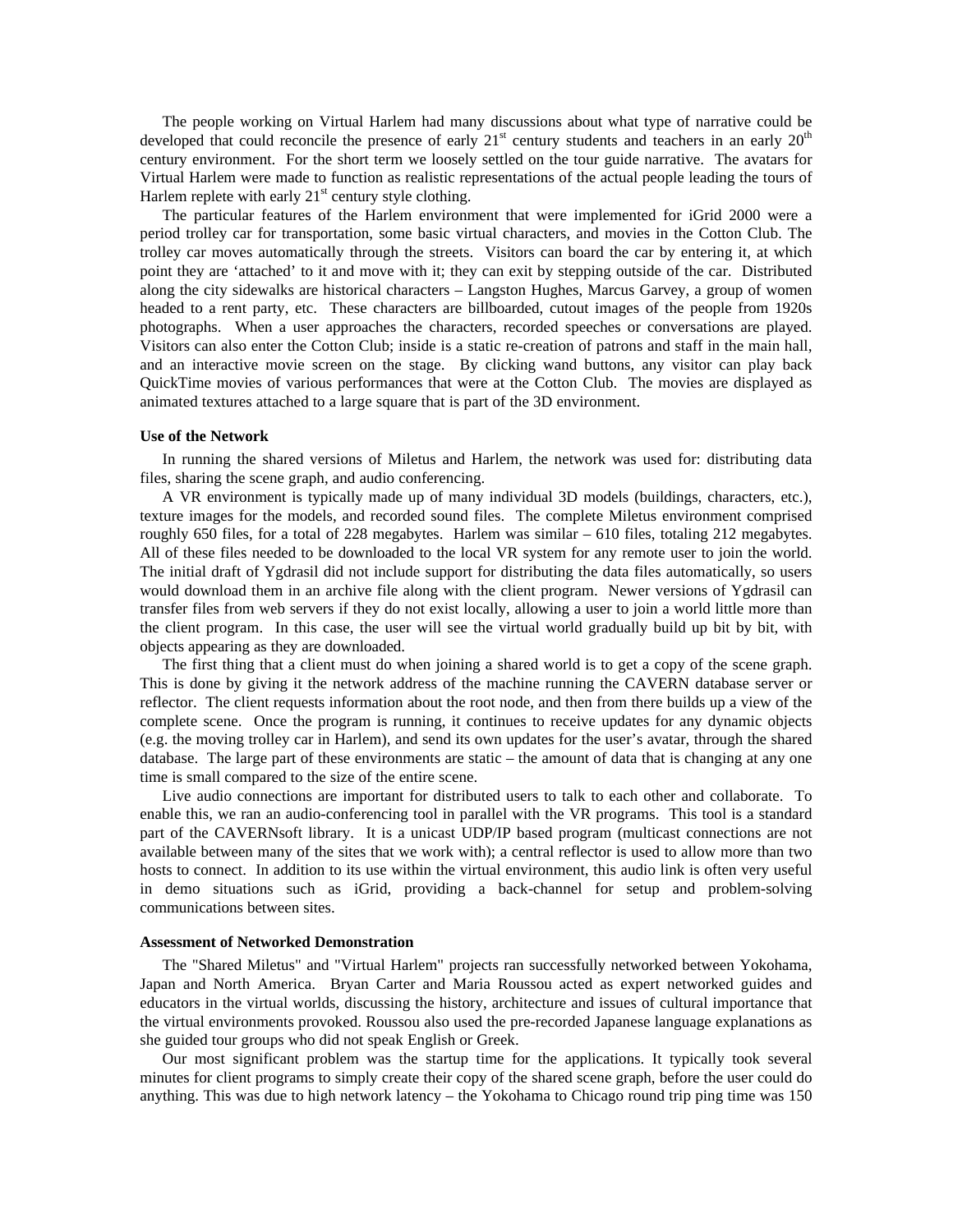milliseconds. The problem is related to the long-fat pipe problem in TCP/IP networking [13]. The LFP problem occurs when the TCP is using a small window, and the system must wait a long time for an acknowledgment for each window of data. In our case, although we were using UDP/IP, there were similar acknowledgment delays during the startup. To build the local scene graph, a proxy for every existing remote node must be created. This requires waiting for a response from the remote system with the node's type information. The creation of nodes was also effectively serialized – until one node's type was received and it's proxy created, no subsequent nodes could be created. With a 150 ms round trip time, at best 6 nodes could be created per second. The Miletus scene graph consists of 1025 nodes, thus leading to the extremely slow startup.

Ygdrasil has since been redesigned to address this problem. Dummy proxies of nodes are created first, without waiting for a response from the shared database. When the type information is actually received, the dummy proxy is transparently replaced by the correct proxy. This allows many key requests to be outstanding at once. Furthermore, as all nodes can have a "children" key, this data is also requested immediately, along with the "type" key. The net result then is that initialization times will be proportional to the depth of the scene graph, rather than the total number of nodes, a significant improvement.

A second difficulty also had to do with high network latencies. Certain activities can involve nodes controlled by separate hosts interacting closely. For example, when a user rides on the trolley car in Harlem, his avatar must constantly update its position based on that of the car, which is being updated by a remote host. Locally, everything will look okay to the user, but other people may see the user's avatar bobbing back and forth within the car, as the position data for the two is received from the different hosts at different times. This problem can be resolved by dynamically manipulating the scene graph; if the user's avatar node is attached below the car node, then everyone will see him moving relative to its coordinate system, and the avatar will not need to constantly update its position just to stay with the car.

#### **Conclusion and Future Work**

The iGrid 2000 demos of "Shared Miletus" and "Virtual Harlem" were successful; however, the highend research nature of the venue points out the current limitations of these applications. The general public does not have easy access to high speed networks and large-scale VR devices. We do not feel these problems are insurmountable, though – polygon reduction algorithms and other research can help cut down the size of the data involved in these applications, general broadband network access is continually improving, bring greater bandwidth to private citizens, and home computer capabilities are increasing thanks to the demands of games. We are now able to run reduced versions of Miletus and Harlem on an ordinary Linux PC with a commercial graphics card.

"Shared Miletus" has demonstrated the possible future use of networking and virtual reality to provide a tele-immersive museum. This approach can increase the accessibility of a museum to world-wide audiences. It can also allow much larger and more in-depth exhibits than in a physical museum, and offers a chance for greater direct interaction by visitors with an exhibit. "Virtual Harlem" is an ongoing research project for scholars in the fields of VR and the Harlem Renaissance and is in continuing use as a teaching tool. We have only just scratched the surface of what is possible in such virtual museums and classrooms; much work still remains in both the creation of tools and the construction of new experiences.

One such tool is an annotation system that is currently being deployed in Virtual Harlem. The annotation is based on the "VR Mail" system, originally designed for asynchronous collaboration [14]. This tool allows users to leave 3D messages in the virtual world comprising a voice, gesture and positional